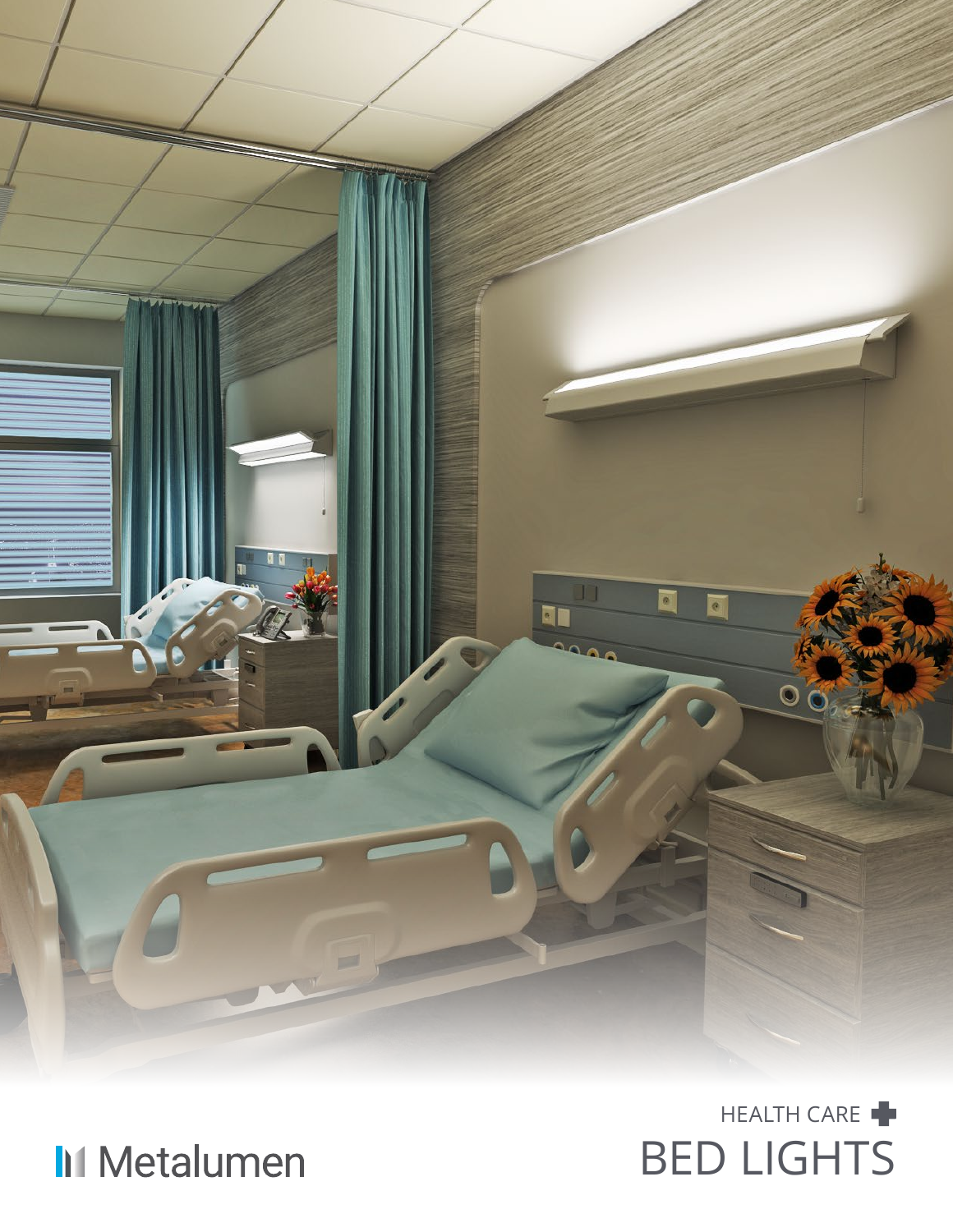

Patient care in long-term or short-term health care facilities require luminaires that meet compliances for examination.

Medical practitioners require lighting that is high in output and colour quality, to ensure that they can accurately evaluate the patients and meet their medical needs. When Medical practitioners are not with the patient, the luminaire has the controls capability of meeting their lighting needs for ambient lighting or enough for patient to read.

In health care environments, the facilities have cleaning process and procedures in place to help prevent the spread of microorganisms and dust. It is important for patient rooms to be cleaned to help maintain the health of the patients and medical practitioners. Metalumen's luminaires have been designed to simplify the cleaning of the luminaires and minimize the spread of microorganisms.

## **IDEAL APPLICATIONS:**

- Patient rooms
- Treatment rooms
- Emergency and triage bed areas
- Convalescent and elderly care exam rooms
- Convalescent, elderly and palliative care spaces

## Flexi BLD

## RM4DI Bed Light

- Two Pull Chain options are available to control reading and ambiant lighting
- Antimicrobial finish
- Internal drivers

![](_page_1_Figure_24.jpeg)

![](_page_1_Figure_25.jpeg)

![](_page_1_Figure_15.jpeg)

![](_page_1_Figure_20.jpeg)

![](_page_1_Figure_21.jpeg)

![](_page_1_Figure_22.jpeg)

![](_page_1_Picture_23.jpeg)

- Four modes of operation: ambient, reading, reading & ambient, and exam
- Available switch options: pull chain, safety, remote
- Optional chart light is available
- Antimicrobial finish